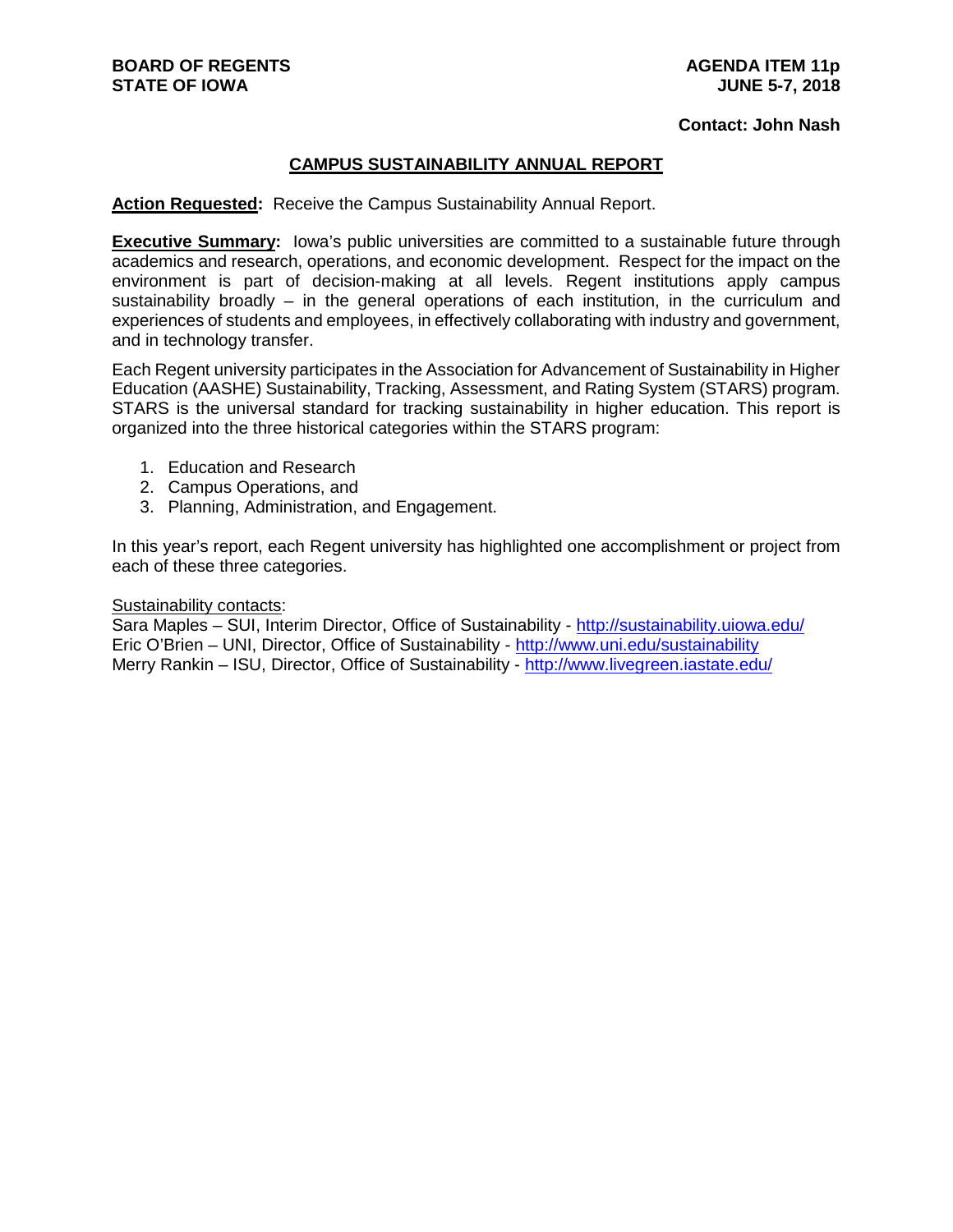## **1. EDUCATION AND RESEARCH**

A primary function of colleges and universities is to educate students. By training and educating future leaders, scholars, workers, and professionals, higher education institutions are uniquely positioned to prepare students to understand and address sustainability challenges. This STARS category recognizes institutions that have formal education programs and courses, as well as sustainability learning experiences outside the formal curriculum.

## **University of Iowa**

## *Sustainability Programs on the Rise*

Sustainability is meeting the needs of the present without compromising the ability of future generations to meet their own needs. Accomplishing this goal requires an understanding of human and environmental systems and the complex interactions between them.

Students at the graduate and undergraduate level are increasingly interested in programs that prepare them to solve interdisciplinary sustainability challenges. The undergraduate

sustainability certificate enrolled 90 students in 2015 and has grown to 244 students in 2018. Students take electives in dynamics of natural systems, dynamics of human systems, and communication, ethics, and interpretation. They also must have experience with analyzing real-life problems in and outside of the classroom and with working collaboratively to solve such problems.

On the graduate level, the new Sustainable Water Development (SWD) program, started in fall 2017. It trains MS and PhD students in critical skills needed for food, energy, and water sustainability in resource-constrained communities such as those often found in rural areas, poor



urban centers, and developing countries. The SWD program presents a new model for graduate education that connects students directly to communities in need while tailoring education and research activities to each students' career path. Traditional engineering coursework is complemented with training in policy, economics, informatics, communications, and cultural competency. SWD prepares students to be experts and leaders in solving food, energy, and water problems in diverse, global contexts, not only as researchers and professors, but also as entrepreneurs, consultants, and civic, professional, and global engineers.

## **University of Northern Iowa**

## *Pollinator Habitat Evaluation Services Project*

Since 2011, Iowa farmers have taken advantage of the Conservation Reserve Program, administered by the USDA-Natural Resources Conservation Service to set aside over 200,000 acres for the benefit of butterflies and other pollinators. Naturally, many farmers wanted to find out how well their planting was doing, but USDA-NRCS county field offices lack the staff and expertise assist.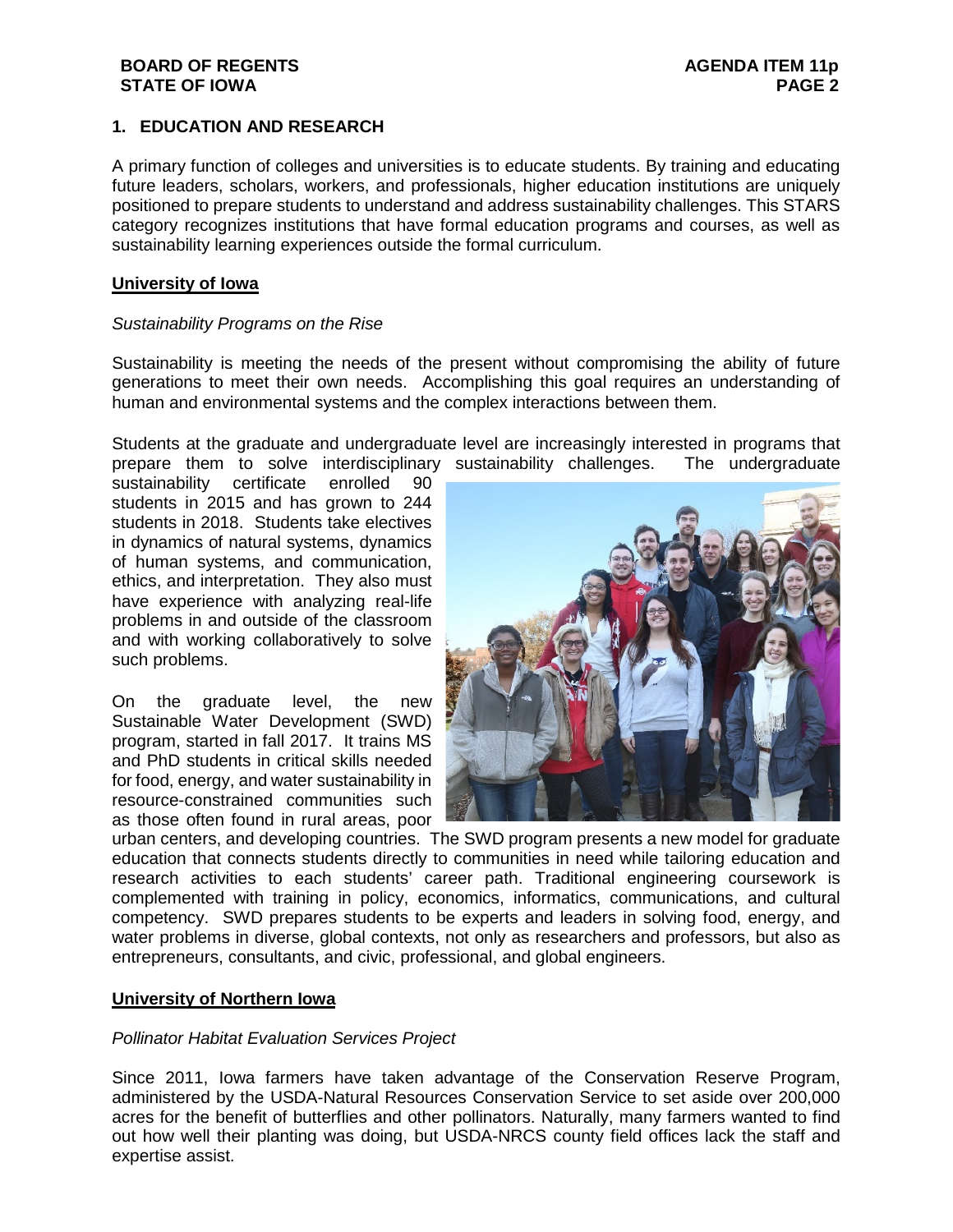The UNI Tallgrass Prairie Center, in collaboration with the Department of Biology identified that UNI biology students could simultaneously serve a need in the rural community, gain experience



doing scientific research, and collect valuable data to address important research questions. A pooled effort with the Biology Department's Summer Undergraduate Research Program brought together five faculty and nine students in the summer of 2017. These efforts were supported by the Roy J. Carver Charitable Trust Science-in-Action program at UNI and the US Department of Agriculture Farm Services Agency.

Student experience began with a three week, intensive course in plant identification, called "Botany Boot Camp", where students were

introduced to nearby high quality remnant prairies. Over three weeks, students learned to identify over 100 species of native plants and weeds, as well as bees and butterflies. Students developed a field protocol for measuring and tracking the density of wildflowers and weeds in each field.

Over the course of the summer, students completed comprehensive field surveys on thirteen sites. Information for each farm was compiled, published, and distributed to each stakeholder. As a result, there was an overwhelmingly positive response from landowners, leading to the creation of even more resilient partnerships for the future.

Student research results from year one of this project can be found on the Tallgrass<br>Prairie Center website at website at [www.tallgrassprairiecenter.org/student](http://www.tallgrassprairiecenter.org/student-research-posters)[research-posters.](http://www.tallgrassprairiecenter.org/student-research-posters)

As this work moves forward, the US Department of Agriculture Farm Services Agency has allowed the team to add thirty new sites. Researchers are in the process of sending out a survey to over 800 farm owners as the research project expands. This effort will result in students gaining more experience working with a diverse cross section of landowners and a richer data set.

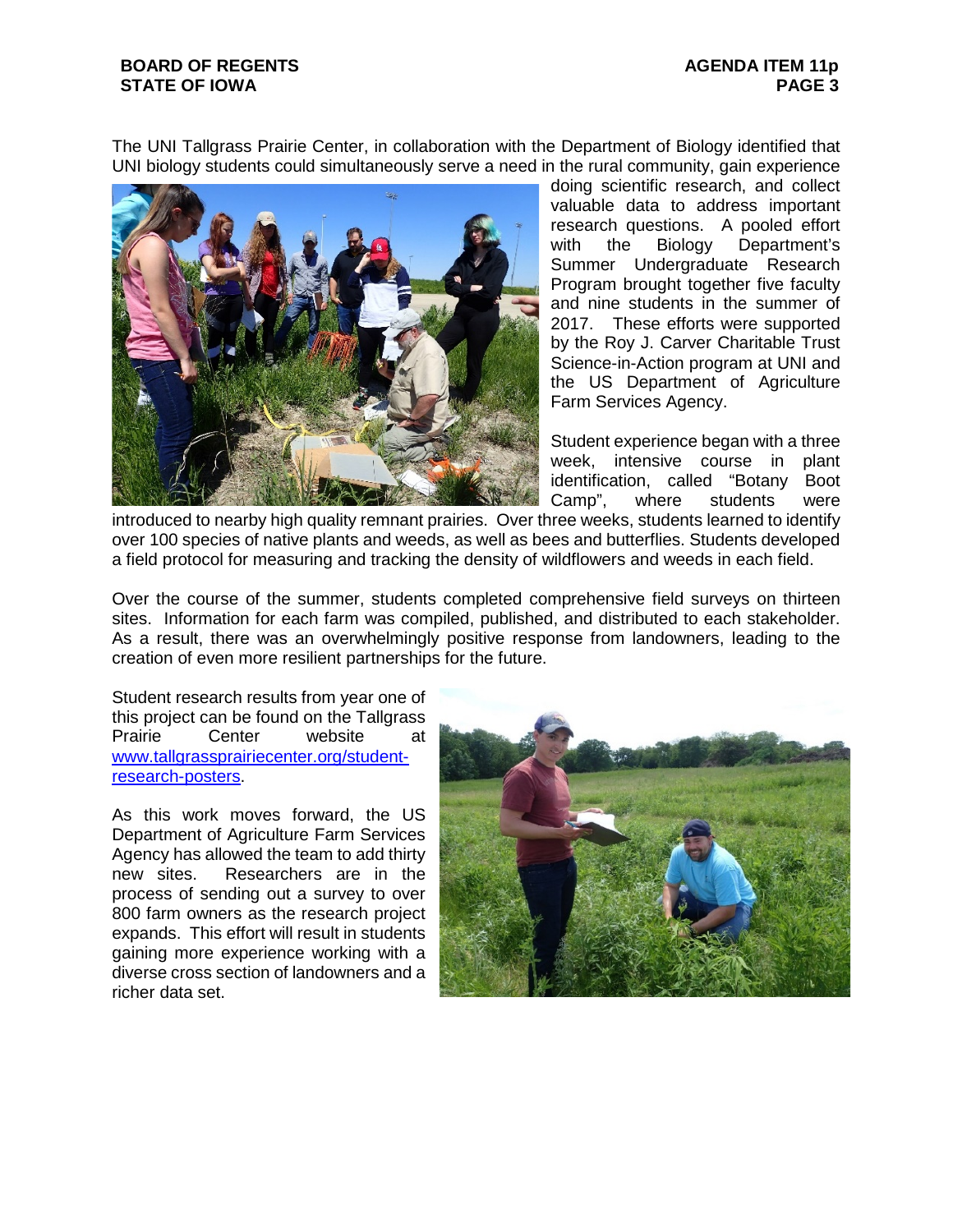## **Iowa State University**

## *Showcasing Sustainable Fashion*

Iowa State University offers many hands-on sustainable experiences through clubs and organizations -- one of which is the Iowa State Apparel, Events and Hospitality Management's (AESHM) Fashion Show. From its humble beginning as a simple runway show in a MacKay Hall classroom, it has grown to be one of the largest student-run fashion shows in the nation in its  $36<sup>th</sup>$  year. The annual event engages hundreds of students as designers, event planners, marketers, and models. It hosts more than 2,500 audience members and hundreds of additional online viewers.

The 2018 Fashion Show challenged student designers to promote durable and creative fashion, as opposed to wasteful, fast fashion through their garments, in accordance with this year's theme of RESILIENCE – encompassing a representation of minimalistic, modern concepts and organic, greenhouse-inspired elements. Each year, the success of the event is dependent upon identifying a Guest Designer who represents and embraces the chosen theme.

The Fashion Show's student planning committee wanted to host a brand that valued sustainability and whose socially responsible initiatives were applicable to all majors and not just limited to AESHM. It was also important the Guest Designer's brand followed a significant mission statement and had a solid presence on Iowa State's campus. Based on these standards, they decided on Patagonia and worked tirelessly to unite not only the Fashion Show, but also a week



of activities leading up to the event, with the company's values.

Included in Fashion Week's activities were a clothing swap, encouraging ISU students, faculty and staff, as well as Ames community members, to donate their gently used clothing items in exchange for a "new to you" item of clothing. Patagonia's Worn Wear College Tour set up shop on the Iowa State University campus to offer free mending of any Patagonia gear or a recycling option for gear beyond repair, which is in line with their mission to "cause no unnecessary harm and implement solutions to the environmental crisis." In addition, Patagonia representatives took time to speak to several university classes on the importance of sustainability and the

value of their voice in environmental issues, as well as engaging with high school students during "The Fashion Show's Behind the Scenes" event.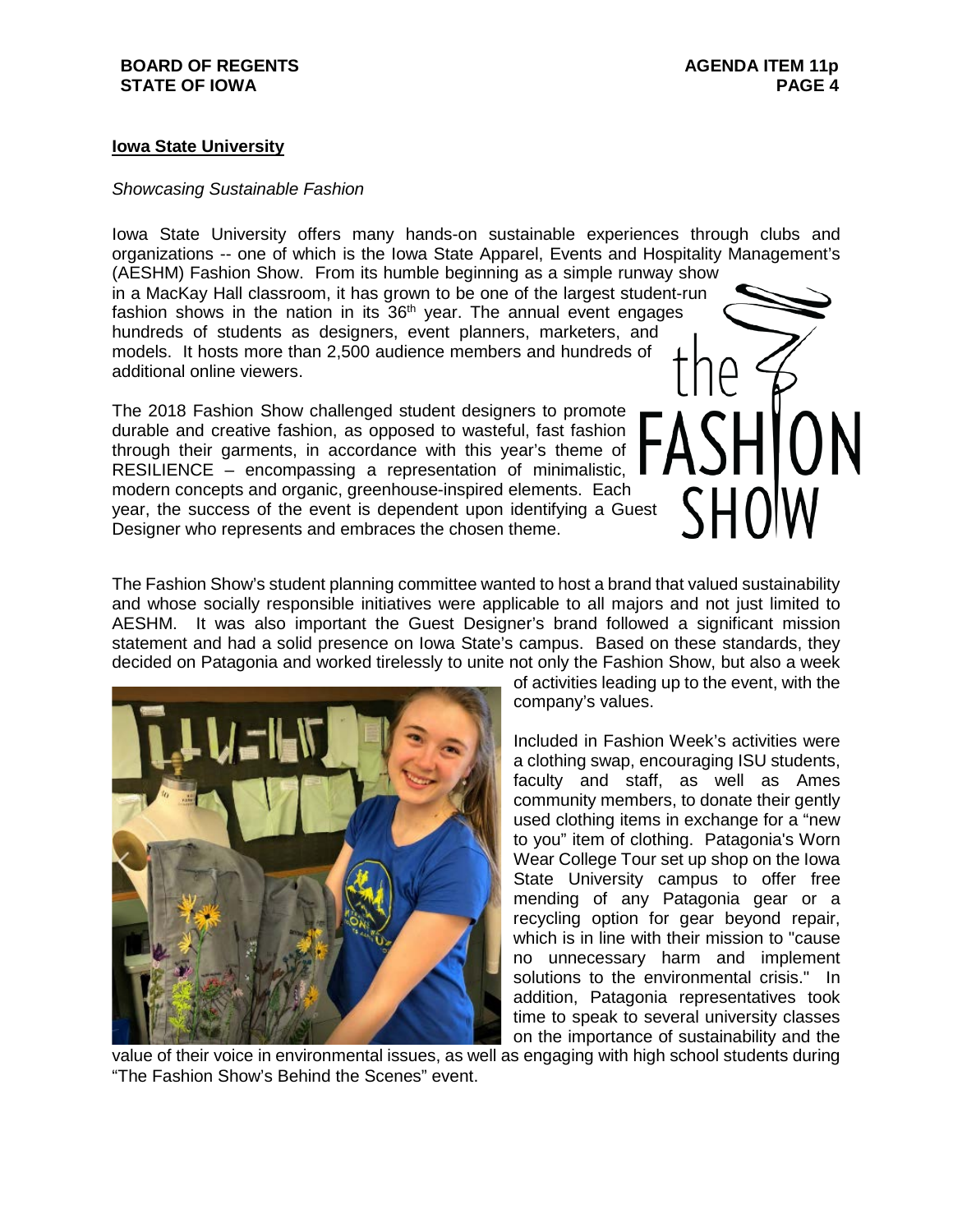# **2. CAMPUS OPERATIONS**

This STARS category encompasses everything within the daily operation of a campus. It includes quantitative data reporting in the areas of Building Operations, Climate, Dining Services, Energy, Grounds, Purchasing, Transportation, Waste, and Water Usage. This overarching category notes that institutions can design, build, and maintain a campus in ways that provide a safe and healthy environment for the campus community. It recognizes the outstanding efforts to maintain a more sustainable campus environment.

## **University of Northern Iowa**

## *Energy Conservation at UNI*

The University of Northern Iowa has a long history of energy conservation. This was evidenced through UNI's early adoption of distributed digital controls in the early 1980s, as well as the more recent installation of Fault Detection and Diagnostic software (FDD). FDD provides continuous feedback of the operation of building mechanical systems and aligns well with our recent implementation of self-performing



building commissioning of new construction projects, as well as re-commissioning of existing buildings. Other energy conservation efforts include building equipment scheduling, specific energy reduction projects, and general building renovations.

The recent large renovation project of Schindler Education Center has produced a 55% reduction in electrical consumption and a 65% reduction in steam consumption. LEED gold was obtained with this renovation and 37% of the LEED points were related to energy conversation efforts.



Those include replacement of inefficient lighting, adding variable speed drives to fan and pump motors, room level control schemes that include occupancy sensor controlled lighting and temperature set points, innovative HVAC control schemes, energy recovery equipment, and envelope improvements. With all of these efforts, the total campus electrical usage has been reduced by 11% over the past eight years. The total campus steam usage has been reduced by 11% over the past six years.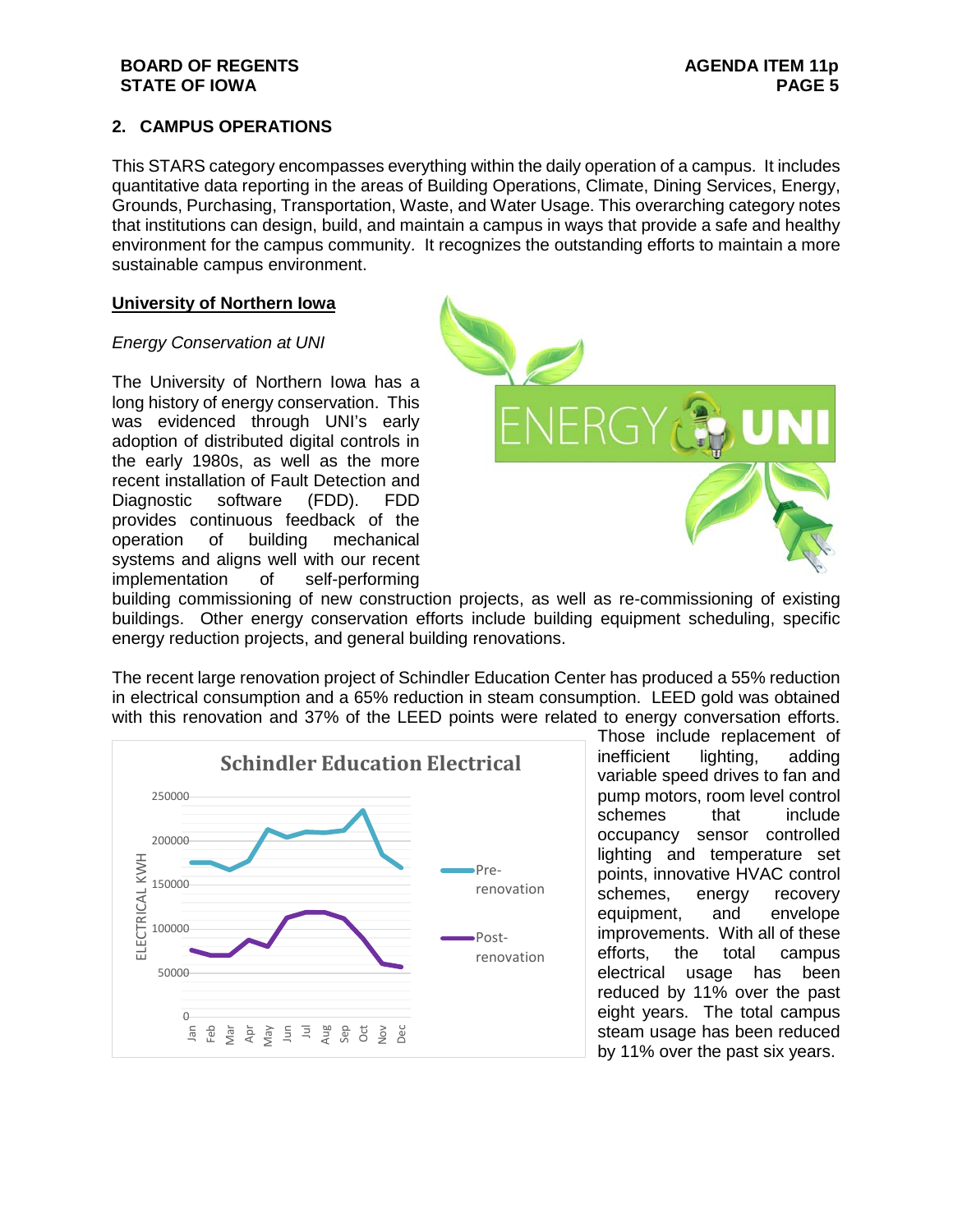A prominent area of focus has been controlling the electrical peak of the campus. UNI does not have enough electrical generation capacity to provide power to campus at all times throughout the year. Therefore, we pay the local utility company a peak demand fee in order to have them provide the additional capacity. This rate is determined by the difference between our generation

capacity and the maximum hourly usage for the year. Based on historical data, we know our electrical peak is set on a warm afternoon at the beginning of the fall semester. With this knowledge, we are able to engage the campus community in energy reduction efforts, along with leveraging building mechanical and electrical systems with building automation. This effort has reduced the electrical peak for UNI to a level below that of FY2000 (see chart at right). All of these energy reduction efforts have amounted to substantial cost savings to the university.



# **Iowa State University**

## *Mobility Strategies for Safety and Sustainability*

During the past three years, the university community has identified and focused on many multimodal initiatives to improve access, circulation, and safety on campus with a particular focus on pedestrians, bicycles, and transit. This focus strongly aligns with campus sustainability initiatives; encouraging the use of diverse forms of movement through the community. With over 40% growth in enrollment in the past 10 years, circulation of people through the transportation infrastructure has been impacted.

In addressing needs and opportunities, a vast pool of data was collected and considered, ranging from surveys to videos. In addition, the campus community was engaged to participate through

surveys, meetings with the nearby building representatives, student groups, transportation advisory council, and open houses. These efforts resulted in several initiatives on core campus streets, street corridors, and intersections. Efforts to better integrate various forms of travel on core campus streets (Osborn, Pammel, Bissell, and Union) have been addressed through multiple strategies. Those



include improved pedestrian crossings, widened sidewalks, 'walk your wheels' program and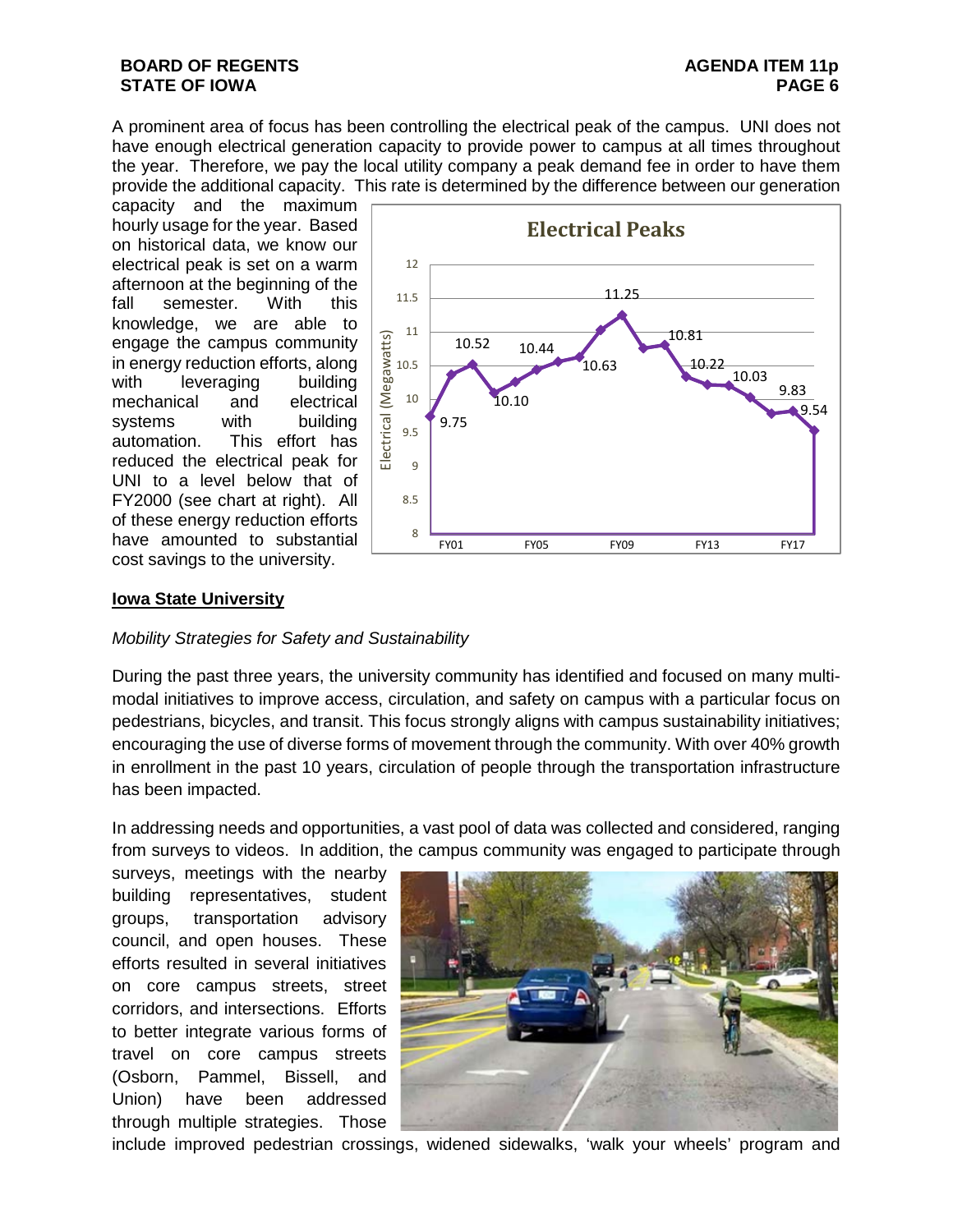# **AGENDA ITEM 11p PAGE 7**

signage, greater clarity for bikes to ride on-street, reduce daytime on-street parking to increase visibility, greater restrictions for vehicular access to the campus core, elimination of over-road vehicle deliveries to campus core, and adaptations to bus stops. Also, strategies for lane reductions, lane widths, sharrows (bike lanes shared with cars), bike lanes, pedestrian refuge islands, traffic signal upgrades, and phasing for leading pedestrian intervals were implemented.



Transit – With CyRide transit ridership growing to over seven million rides a year, opportunities were recognized to provide a more efficient system and better integration with campus circulation. To that end, CyRide is implementing service changes with new routes and fare reduction among other adjustments.

Bicycles – The university has initiated a bicycle study to review the existing infrastructure, identify gaps in the network and, identify and prioritize improvements. The process includes engagement with the campus community and wellness programs.

As in the past and into the future, the university continuously looks for ways

to improve the campus transportation infrastructure. With a goal of accommodating all modes of travel by encouraging and facilitating low-impact options (pedestrian, bicycle and transit), support is also provided to Iowa State University's overarching efforts in sustainability, environmental, economic, and social.

# **University of Iowa**

# *University of Iowa Fault Detection & Diagnostics Program and Zero Coal Update*

In 2014, University of Iowa Facilities Management began an exhaustive study of a Big Data evolution in building systems management - Fault Detection and Diagnostics (FDD). After visiting Microsoft's Redmond Campus and seeing the substantial impact FDD had on their operations, UI embarked on a groundbreaking, large-scale effort to implement FDD in a campus environment.

By March 2017, UI deployed FDD in 20 buildings across campus encompassing academic, lab, recreational, and office spaces.

Integration included all major HVAC equipment, air handling units (AHU), heating/chilled water (HW/CHW) systems, pumps, terminal units, and four different Building Automation Systems (BAS). Within six months, UI realized \$600,000 in energy savings and demonstrated 24% of quarterly work orders were generated by FDD for predictive maintenance—transitioning the organization from reactive to planned mode. During this time, the UI team addressed 117 energy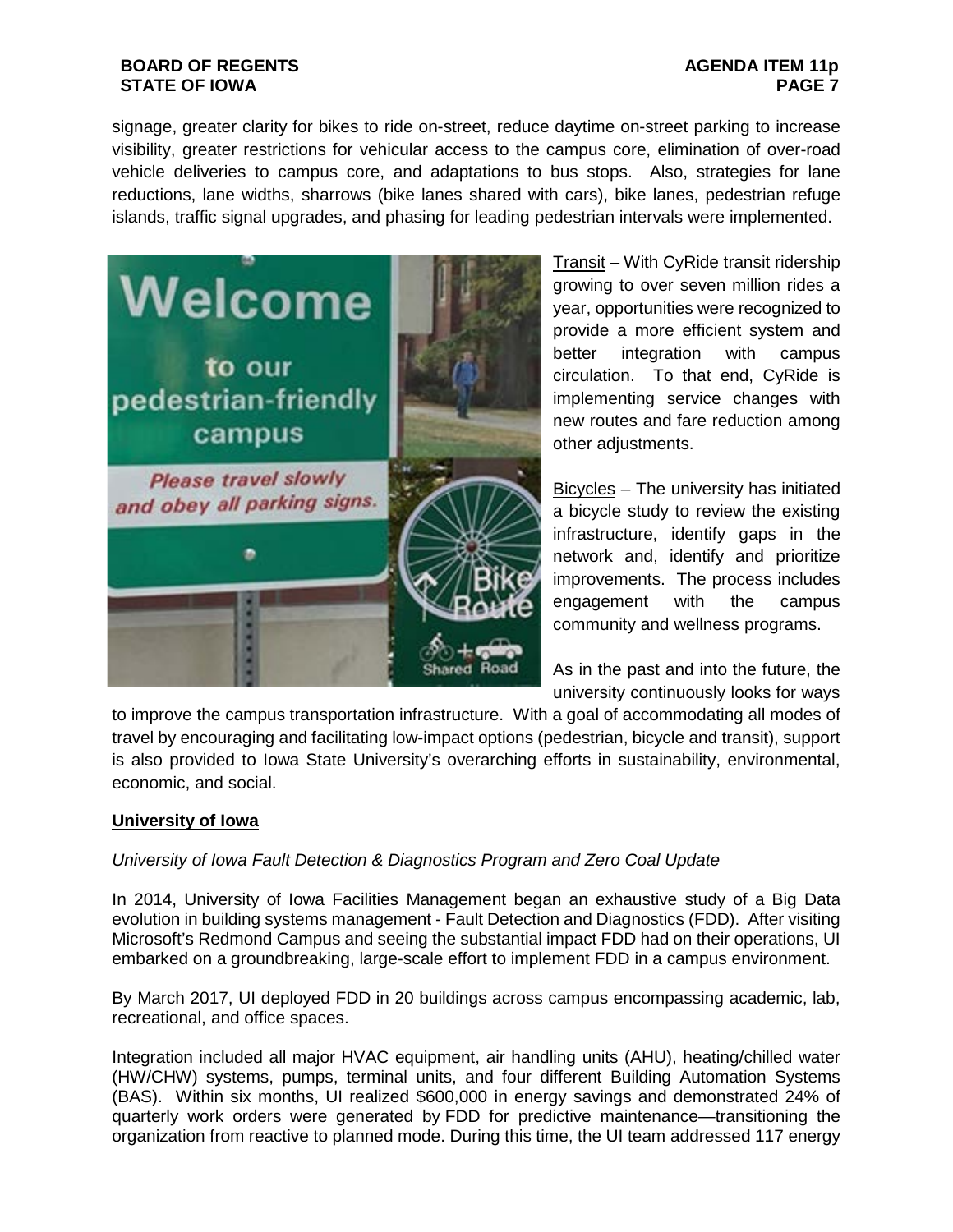issues, 171 comfort issues and 304 maintenance issues. UI also leveraged FDD for commissioning two newly constructed buildings and warranty punch lists.

The successful adoption of a new data-driven culture generated insight and best practices, which

UI shared publicly on-stage at APPA's Annual Conference and APPA Institute in 2017. It was also selected for publication<br>in APPA: Leadership in in APPA: Leadership in Educational Facilities' March issue of *Facilities Manager* magazine featuring Sustainability Best Practices case studies from institutions large and small throughout North America. The FDD program won a national award in 2018 in recognition of its effectiveness and innovation.



On the supply-side, the UI continues to make progress on its zero coal goal. A boiler at the main Power Plant that had been powered by coal for over four decades has transitioned to zero coal. For the past six months, the boiler has been operating solely on a combination of natural gas and energy pellets. Energy pellets are 60-70% biomass combined with non-recyclable pre-consumer materials that deliver high heating value and substantially reduce emissions at a cost competitive with coal. The next steps will be to develop local production of energy pellets and to transition the one boiler that still uses coal to energy pellets.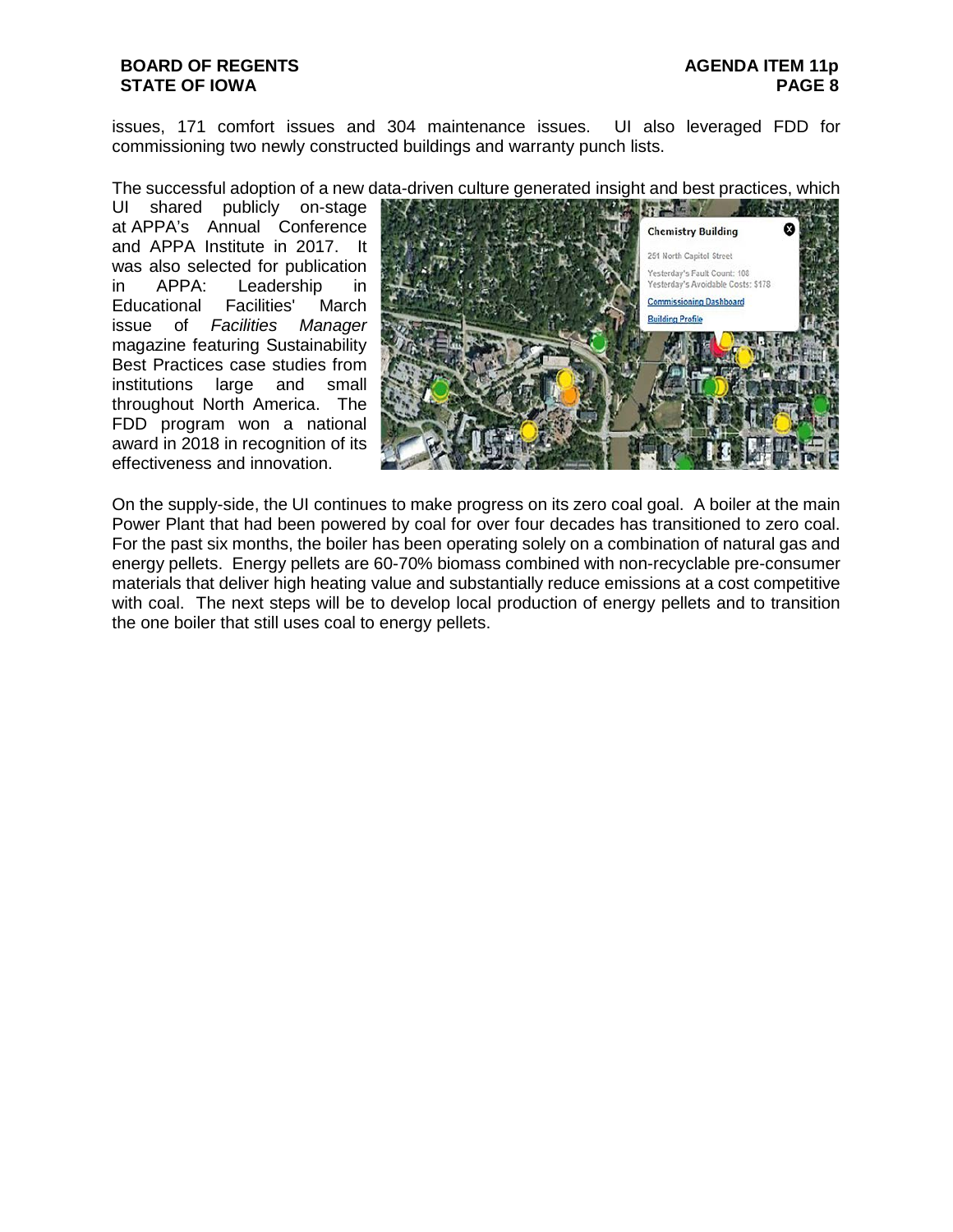# **3. PLANNING, ADMINISTRATION, AND ENGAGEMENT**

This STARS category encompasses a wide variety of planning, engagement and outreach areas. It includes quantitative and qualitative data reporting in the areas of Coordination and Planning,



Diversity and Affordability, Human Resources, Investment and Public Engagement. This overarching category notes that institutions of higher learning can make significant contributions to sustainability throughout society by sharing their experiences and expertise with others. Sharing best practices and lessons learned can help other institutions, communities, and individuals realize efficiencies that they otherwise may not have considered.

## **Iowa State University**

#### *Engaging Businesses in Sustainability*

The City of Ames Smart Business Challenge began in 2014, through a collaborative vision of the City of Ames Chamber of Commerce, City of Ames Electric Services and Iowa State University

Office of Sustainability, and kicked-off as a part of the citywide sesquicentennial celebration. Since that time, the Challenge has been adopted as a new comprehensive EcoSmart program of the City of Ames, Smart Business. The Challenge is devoted to celebrating the sustainable achievements of Ames businesses, as well as increasing awareness of and engagement in sustainable opportunities related to products, procedures and practices.



The Challenge is overseen by the ISU Director of Sustainability as part of a shared services agreement between ISU and the City of Ames to engage the community, as well as campus in sustainability efforts, opportunities and commitment. In addition to outreach and engagement offered through these shared services, the Challenge also offers two student internships each academic year, allowing ISU students the opportunity to assist community businesses in achieving their goals and supporting a sustainable Ames, while also gaining a diversified portfolio of professional development skills.

Businesses can join the Challenge to simply show their support for and commitment to a more sustainable Ames, or they can join to receive sustainability certification. Certification is based upon dedication to and accomplishment in all facets of sustainability (environmental, economic and social) and focused on 10 specific performance areas including: energy and water conservation, transportation, waste reduction, indoor and outdoor environmental quality, carbon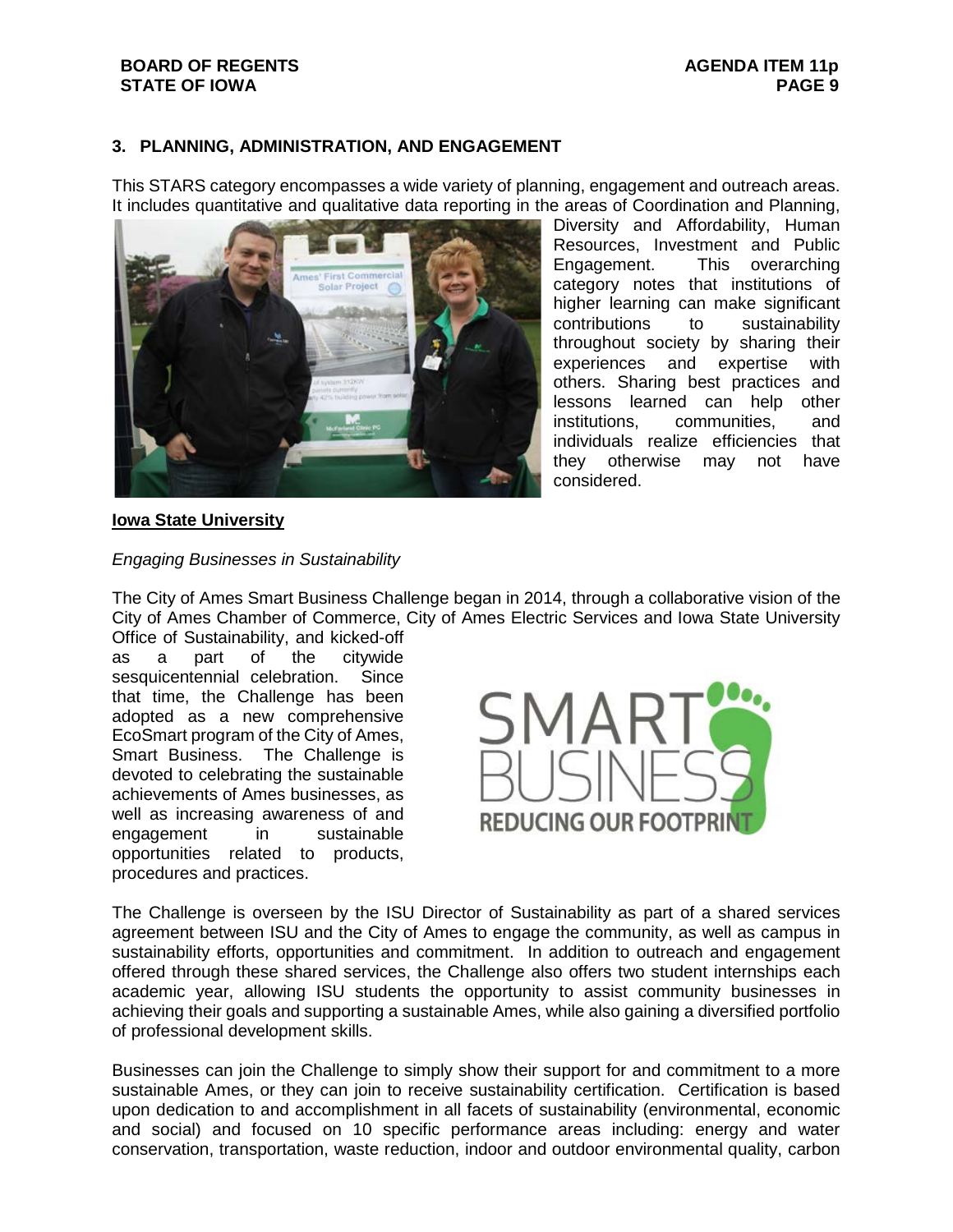footprint and community engagement.

A business can achieve one of four levels of certification, bronze, silver, gold or platinum, based upon their level of commitment within each performance area. To achieve each certification level, a business must exhibit achievement in eight of ten areas. Achievement is based on providing education and awareness related to the performance area – bronze; implementing practices and procedures relevant to the performance area – silver; and adopting policies or commitments in line with the performance area – gold. LEED Platinum certification is achieved by implementing a practice or procedure that goes above and beyond any performance area. By offering a certification based upon quality of commitment, rather than quantity of performance, the Challenge is accessible and high levels of achievement are attainable for any size and type of business and is not biased to businesses that own their buildings, rather than rent.

As well as the opportunity to attain certification, businesses are also invited to city and university sustainability events to highlight and be recognized for their sustainable achievements and commitments. The first annual Smart Business Challenge Recognition Event was held in 2018, specifically honoring the Challenge's seven platinum certified businesses, including a grocery store, car wash, retirement community, restaurant, medical clinic and secondhand clothing store. To date, 27 businesses have joined the Smart Business Challenge.

# **University of Iowa**

## *Sustainability Theme Semester and Iowa Initiative for Sustainable Communities*

The University of Iowa's Theme Semester unites faculty and students across campus on a single issue once a year. It is a collaboration that brings diverse perspectives to bear on a topic of importance to Iowa and the world. Grounded in the education mission of the university, the Theme Semester provides opportunities for teaching, engagement, and learning both on campus and throughout the state of Iowa. This year's theme, Climate for Change, bought together the UI, City of Iowa City, state of Iowa and national experts to explore topics related to sustainability – from community health and economic development to the environment and social equity.

Theme semester events ranged from lectures including Ellen Stofan, former Chief Scientist of NASA, and a World Climate Simulation to an Iowa River cleanup and a faculty business sustainability summit. A Prompt for the Planet event, organized by a UI student, engaged high school students around eastern Iowa as well as students on campus to showcase their creativity and interests through art, music and poetry.



The Provost's Office of Outreach & Engagement is the umbrella office to the Theme Semester as well as the Iowa Initiative for Sustainable Communities. This past year, the IISC worked with students and faculty from 18 different UI departments to complete 22 projects ranging from a mobile app design for Visit Mason City to a brownfields inventory and prioritization plan for the East Central Intergovernmental Association's 5 county region. In total, UI students and faculty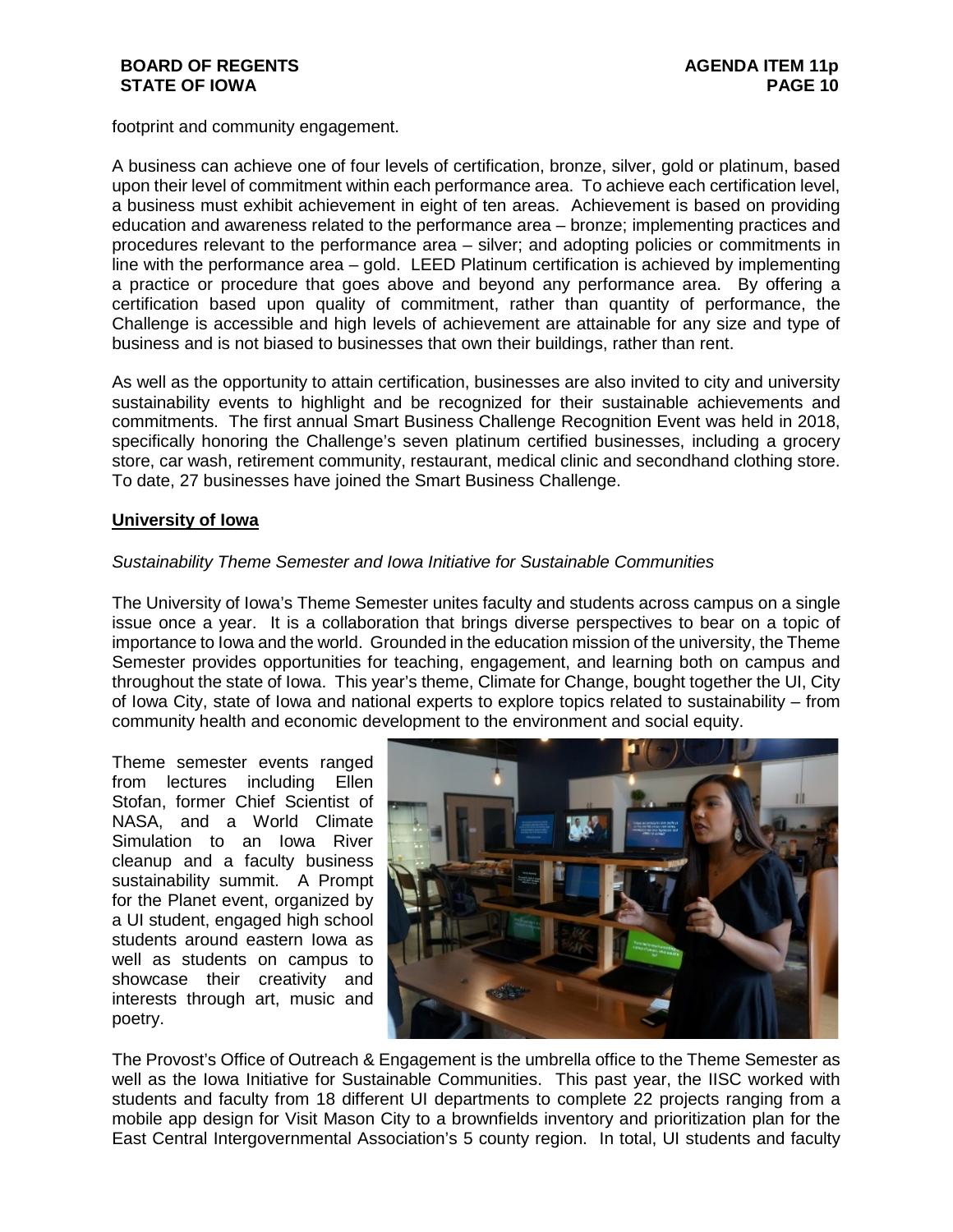worked with 23 community partners and completed more than 20,000 hours of work across the state of Iowa.

### **University of Northern Iowa**

#### *Iowa Green Brewery Certification Program*

The Iowa Waste Reduction Center, part of UNI's Business and Community Services has been helping Iowa small businesses reduce waste and decrease their environmental impact for over 30 years. In early 2017, the center officially launched its latest program focused on a fast growing, resource intensive industry - craft breweries.

The Iowa Green Brewery Certification Program aims to provide technical assistance to Iowa's brewers to ensure they are not only meeting applicable environmental regulations and compliance requirements, but are able to surpass the requirements to improve their efficiency and reduce their footprint on the environment.

IWRC specialists first work to ensure



the brewery is complying with all applicable air quality, stormwater, wastewater, and nonhazardous, and hazardous waste regulations. Then they work collaboratively with the brewery on four main categories.

- 1. Environmental management
- 2. Energy efficiency
- 3. Water quality and conservation
- 4. Solid waste and resources management

For each one, the specialists provide a current assessment of where the brewery ranks in each category and provides recommendations to improve. Some recommendations can be as simple as installing motion sensors and timers, swapping out old light bulbs for energy efficient bulbs, or finding a local farmer to send their spent grain rather than tossing it in the landfill.